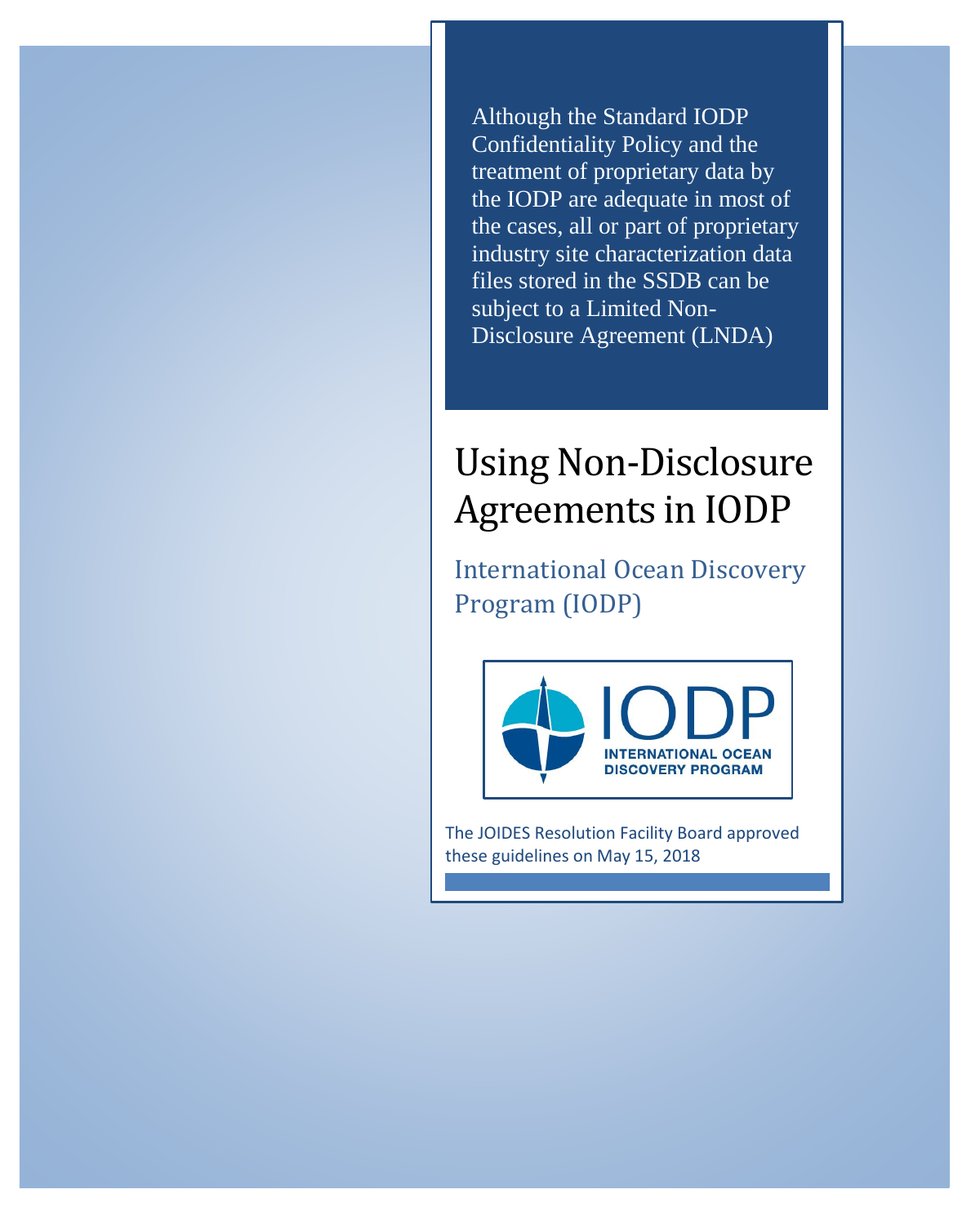# Use of Limited Non-Disclosure Agreements in IODP

Approved by *JOIDES Resolution* Facility Board: **15 May, 2018** Latest Revision: **6 May, 2018**

### **(1)** Principles

- **1.** The Standard IODP Confidentiality Policy (hereafter called "standard policy") applies to all IODP proposals, and their contents, uploaded in the IODP Proposal Database (PDB), as well as to all related site characterization data files, uploaded in the IODP Site Survey Data Bank (SSDB).
- **2.** All IODP proposal documents adhere to the standard policy, but a Limited Non-Disclosure Agreement (LNDA) may be put in place between the data owner, the proponent team, the IODP Science Support Office (SSO), and/or the IODP Science Operator, if the standard policy does not sufficiently cover the use of the proprietary site characterization data and if an LNDA is demonstrably required.
- **3.** Proprietary data in the SSDB that are subject to an LNDA are flagged as *restricted* in the SSDB and can only be accessed, viewed, and used by IODP individuals who have verifiably co-signed the LNDA or otherwise agreed in writing to abide by its terms as if they were a signatory.
- **4.** Proponents are responsible for informing the SSO and IODP Science Evaluation Panel (SEP) about their request to implement an LNDA and for showing that the standard policy is not adequate in their case.
- **5.** The SSO is responsible for all matters related to proposal handling in the IODP, including implementation of confidentiality and any LNDA.

For the most up-to-date versions of the **Standard IODP Confidentiality Policy** and the **Use of Limited Non-Disclosure Agreements in IODP** please visit [http://iodp.org/](http://iodp.org/policies-and-guidelines) [policies-and-guidelines](http://iodp.org/policies-and-guidelines) and [http://iodp.org/proposals/submitting-proposals.](http://iodp.org/proposals/submitting-proposals)

#### **(2)** Limited Non-Disclosure Agreements in IODP

Although the **Standard IODP Confidentiality Policy** and the treatment of proprietary data by the SSO and the overall IODP are adequate in most cases, all or part of the proprietary site characterization data files stored in the SSDB can be subject to a **Limited Non-Disclosure Agreement (LNDA)** between the data owner, the proponent team, the SSO, and/or the IODP Science Operator, if the standard policy does not suffice and if an LNDA is demonstrably required.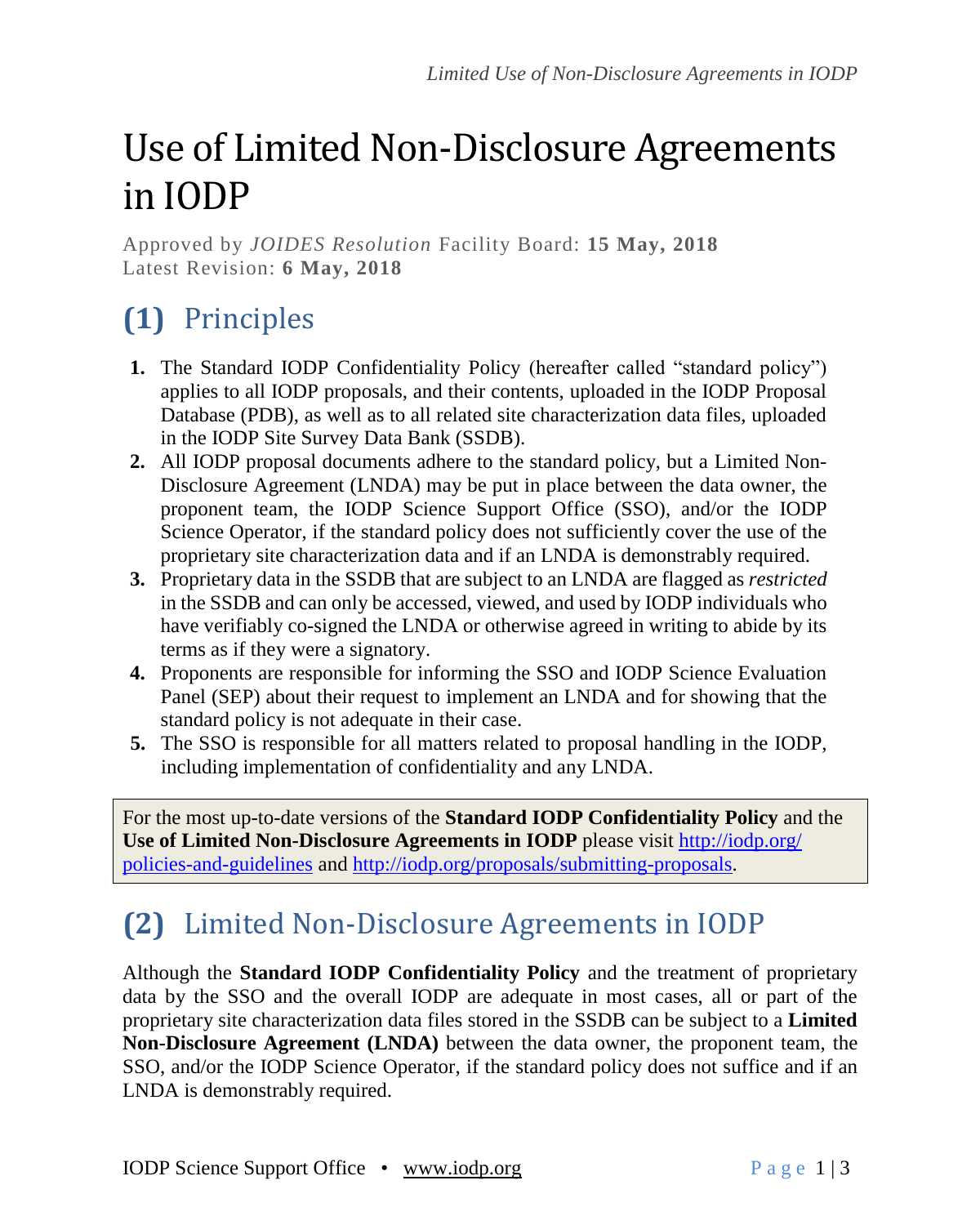No data subject to such an LNDA should be uploaded into the SSDB until the LNDA is finalized and signed by the data owner, the data provider(s), the SSO, and/or the IODP Science Operator. It is entirely the responsibility of the proponents, and not the SSO, if any confidential data subject to the LNDA are included in any of the IODP proposal documents after submission into the PDB, or if any LNDA data files in the SSDB have been uploaded without the *restricted* SSDB data type flag, and without the appropriate labels, captions, or annotations identifying those files as proprietary data.

An LNDA is only acceptable to the overall IODP and SSO, if the agreement satisfies the "minimum data" requirement for use of *restricted* site characterization data in IODP, as explained and defined in **Section (5)** of the **Standard IODP Confidentiality Policy**.

#### **(3)** Program and Individual Responsibilities

Restricted-distribution data files in the SSDB subject to an LNDA can only be accessed, viewed, and used by IODP individuals who have verifiably co-signed the LNDA or otherwise have become a party to it. These co-signees are limited to the members, liaisons, designated alternates of the *JOIDES Resolution* Facility Board (JRFB), JRFB Advisory Panels, any other Facility Board utilizing the JRFB Advisory Panels, and IODP Science Operators and Funding Agencies.

By accessing *restricted* data files held in the SSDB governed by the LNDA, all board and panel members and liaisons, and any IODP Science Operator and Funding Agency representatives, implicitly agree that they will not disclose, disseminate, or modify the data, and that they will discuss and use these data only for scientific evaluation of the proposal, safety review of the proposed expeditions, or planning of the expedition(s). Individuals not in compliance will be excluded from IODP meetings and withdrawn access to the SSDB.

Once given access by the SSO, these individuals become responsible for complying with these restrictions regarding data use, disclosure, dissemination, and modification as defined in the standard policy and the governing LNDA.

Individuals who have not verifiably co-signed the LNDA will not have permission to access the specified *restricted* site characterization data and cannot be present when these data are accessed, viewed, and reviewed by the JRFB, its Advisory Panels, the IODP Science Operators and Funding Agencies and their representatives, or any other IODP Entities.

#### **(4)** Proponent Responsibilities

In a few cases, IODP proposals cannot proceed without the inclusion of "Industry Data" requiring an LNDA. In these cases, the proponents are responsible to bring the need for the proprietary industry data and an LNDA to the attention of the SSO and the IODP Science Evaluation Panel (SEP).